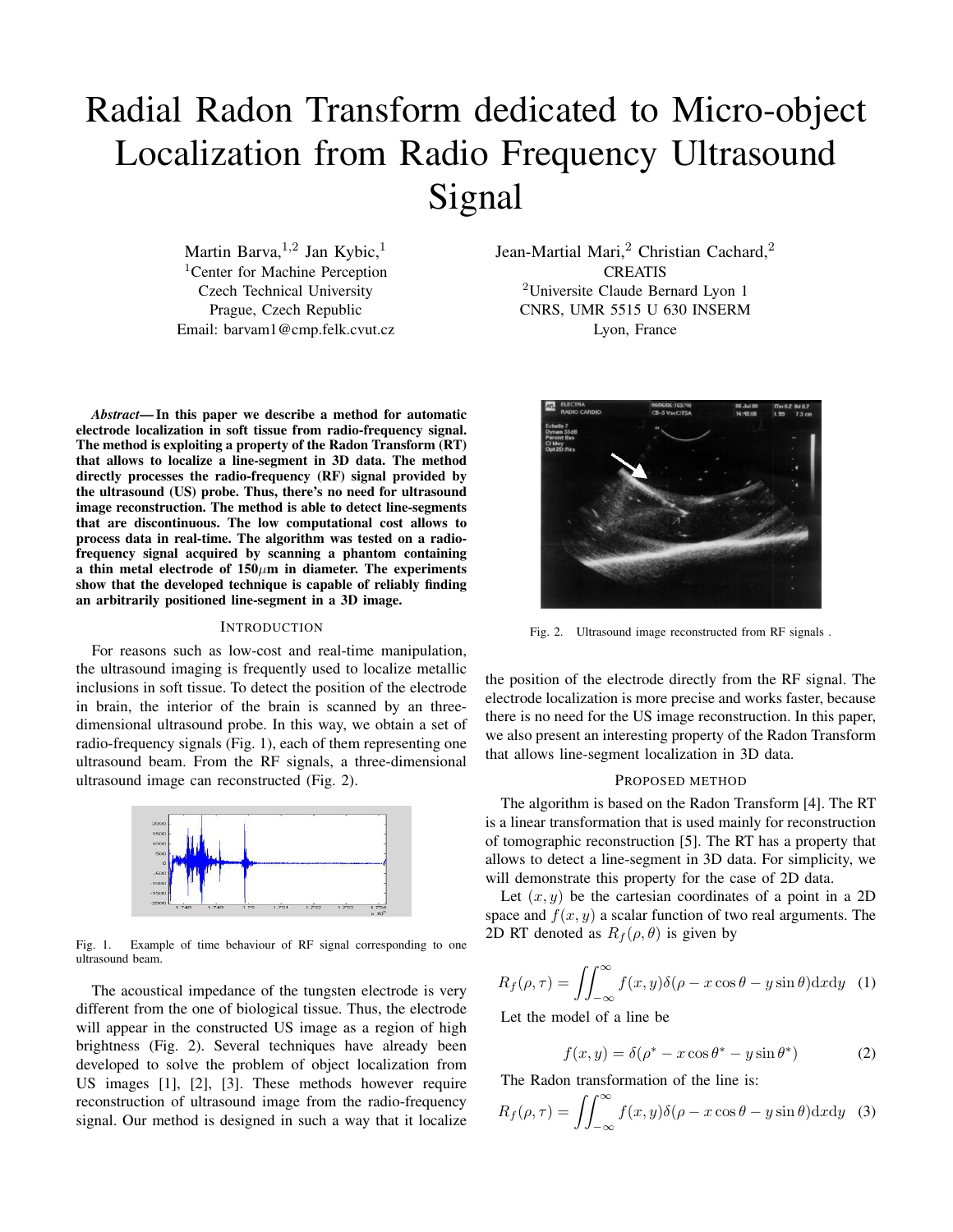$$
R_f(\rho, \tau) = \delta(\rho^*, \theta^*)
$$
 (4)

The Radon transformation of a line with parameters  $\theta^*, \rho^*$ is the Dirac distribution at  $(\theta^*, \rho^*)$ . Therefore, it is possible to localize the line from the knowledge of the maximum position in the Radon space. The RT has a clear geometrical meaning in the sense that the  $R_f(\rho, \theta)$  is in fact a parallel projection of the function  $f(x, y)$  on a line passing through the origin of system of coordinates and at angle  $\theta$  with respect to the axis x.

The line localization by the RT in three-dimensional space is analogous to the RT in two-dimensional space.

Yet, in the case of the 3D RT, the Radon space has four dimensions  $\alpha, \beta, u, v$ , where  $\alpha, \beta$  are angles of rotation and  $u, v$  are the coordinates of projection plane. The procedure of line localization by the RT in 3D space can be summarized as follows:

- 1) The input image is transformed into the Radon space.
- 2) In the Radon space, the position of the maximum is detected.
- 3) Given the position of the maximum in the Radon space, the equation of the detected line is determined.

#### IMPLEMENTATION

The input to our algorithm are sampled RF signals from the ultrasound probe that operates in sectorial mode. Each RF signal represents one ultrasound beam. Its position in 3D space is defined by an angle  $\theta$  and one coordinate z (Fig. 3). Thus, the input data are given in cylindrical system of coordinates.



Fig. 3. Geometrie of received data (RF signal).

In the first step of the algorithm, the data are binarized to the value 0 or 1 by thresholding. The threshold was experimentally set to the value  $0.8 \cdot I_{max}$ , where  $I_{max}$  is the maximum voxel value.

The Radon transformation of the data is calculated by rotating the data and projecting them to a plane. As the center for rotation  $(m, n, o)$  we choose the center of a sphere comprising the data (Fig. 4). In the next step, the data are projected on the grid  $\sigma$  (Fig. 5).

The grid  $\sigma$  is parallel with the plane xy and passes through the center of the sphere.

We could gradually construct the complete Radon transformation by rotating the data by angles  $\alpha_i$ , resp.  $\beta_i$  around the axis i, resp. j followed by projection on the grid  $\sigma$ . However,



Fig. 4. Sphere enclosing the input image



Fig. 5. Projection plane  $\sigma$ .

to determine the parameters of the line, we need to know only the position of the maximum in the Radon space.

Let  $(x, y, z)$  be the coordinates of a voxel X with value 1, and  $(x',y',z')$  coordinates of the same voxel turned by the angles  $\alpha_i, \beta_i$ , around the axis i, j. It can be shown that

$$
\mathbf{X}' = \mathbf{M}_{\alpha,\beta} \cdot \mathbf{X} \tag{5}
$$

where  $M_{\alpha,\beta}$  is the rotation matrix by angles  $\alpha,\beta$  around the axis  $x, y$ .

Let's notice that the maximum in the Radon space occurs if the rotated line-segment is orthogonal to the plane  $\sigma$ . In this case all the voxels lying on the line-segment has the same coordinates  $x', y'$ . For each pair  $\alpha_i, \beta_j$ , we determine the histogram of coordinates  $x', y'$ . We denote them hist $\alpha_{i,\beta_{j}}(x')$ , hist $\alpha_{i,\beta_{j}}(y')$  and their respective maximums max hist $_{\alpha_i,\beta_j}(x')$ , max hist $_{\alpha_i,\beta_j}(y')$ . The maximums of the histograms occurs for some combination of angles  $(\alpha_{max}, \beta_{max})$  when the variables  $x', y'$  do not change (the case of the line-segment orthogonal to the projection plane σ). With this knowledge, we construct a functional  $J(α, β)$ defined by

$$
J(\alpha, \beta) = \max_{\forall x'} [\text{hist}_{\alpha_i, \beta_j}(x')] + \max_{\forall y'} [\text{hist}_{\alpha_i, \beta_j}(y')] \quad (6)
$$

The functional has the maximal value for angles  $\alpha_{max}, \beta_{max}$ . Therefore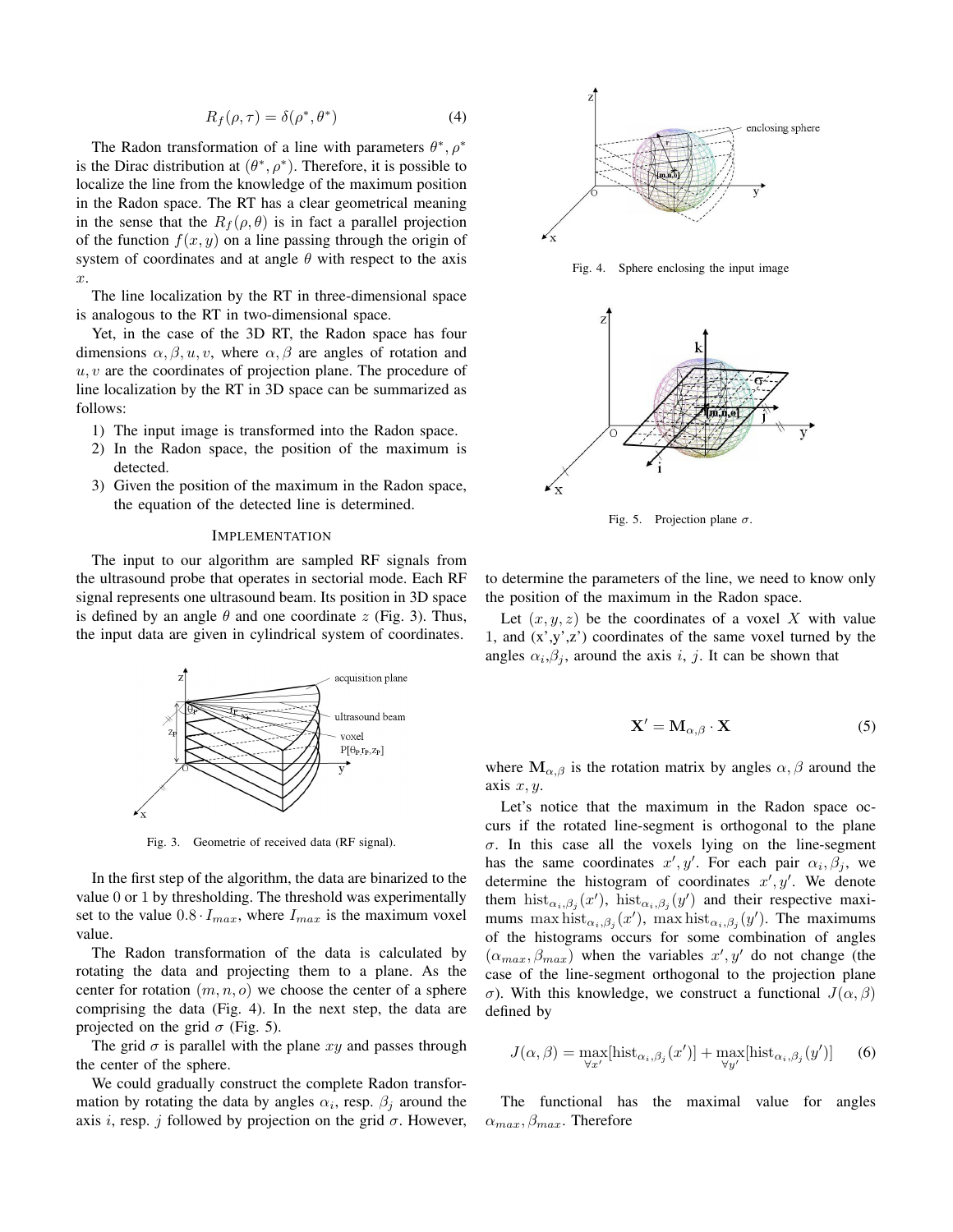$$
(\alpha_{max}, \beta_{max}) = \arg \max_{\forall \alpha, \beta} J(\alpha, \beta)
$$
(7)  

$$
= \arg \max_{\forall \alpha, \beta} \{ \max_{\forall x'} [\text{hist}_{\alpha_i, \beta_j}(x')] +
$$
  

$$
+ \max_{\forall y'} [\text{hist}_{\alpha_i, \beta_j}(y')] \}.
$$

To find the values  $\alpha_{max}, \beta_{max}$ , we implemented the progressive mesh-size reduction, called log-D step [6]. We applied this algorithm on the functional  $J(\alpha, \beta)$  to obtain the values  $\alpha_{max}, \beta_{max}$ . The values  $u_{max}, v_{max}$  are the coordinates of the maximum in the plane  $\sigma$  rotated by angles  $\alpha, \beta$ .

In the last step, we determine the terminal points of the line-segment. Let  $z'_{min}$ , resp.  $z'_{max}$  be the minimal, resp. maximal value of the  $z'$  coordinates of the voxels turned by angles  $\alpha_{max}, \beta_{max}$ . The points  $\mathbf{P}'_1[u_{max}, v_{max}, z'_{min}]$ ,  $P'_2[u_{max}, v_{max}, z'_{max}]$  are then the terminals of the detected line-segment rotated by angles  $\alpha_{max}, \beta_{max}$ . In order to determine the terminals in the original system of coordinates we multiply the coordinates by the inverse matrix  $M_{\alpha,\beta}$ . Formally:

$$
\mathbf{P}_1 = \mathbf{M}_{\alpha_{max},\beta_{max}}^{-1} \cdot \mathbf{P}'_1,\tag{8}
$$

$$
\mathbf{P_2} = \mathbf{M}_{\alpha_{max},\beta_{max}}^{-1} \cdot \mathbf{P_2'}.
$$
 (9)

The points  $P_1$ ,  $P_2$  are the terminals of the detected linesegment.

## OBJECT LOCALIZATION IN RF SIGNAL

The object localization by the Radon Transform can be done either in the radio-frequency data, or in the reconstructed ultrasound image. To justify the choice of object localization from the RF signal, we show the projection of the RF signal, resp. corresponding reconstructed image on the plane  $\sigma$  (Fig. 6 and Fig. 7).



Fig. 6. Projection of the radio-frequency signal on the plane  $\sigma$ .

As we can be observed from these images, the size of the RF signal projection is smaller (more condensed) than the one the US image. From this, we conclude that the object localization is more accurate in the RF signal, since the maximum in the Radon space can be estimated more precisely.



Fig. 7. Projection of the reconstructed ultrasound image on the plane  $\sigma$ .

## EXPERIMENTS

The method was tested on RF signals from an ultrasound scanner. The acquisition was made on a cryogel phantom with a thin metallic electrode inserted. The acoustical properties of the phantom were closed to the acoustical properties of soft tissue.



Fig. 8. Result of the algorithm. The detected electrode is marked in green.

The central frequency of the ultrasound probe was 7MHz, the RF signal was sampled at 27MHz. The size of the reconstructed image was 128x128x128 voxels. The time needed for processing one image was 15s on computer with 1GHz processor and 1GB of memory. Fig. 8 shows the reconstructed US image with the detected electrode.

## **CONCLUSION**

This paper has shown a method that solves the problem of object localization from radio-frequency signal. The advantage of this approach reposes on the fact that this method does not require reconstructed ultrasound image. This saves the computational time and increases the precision of localization. The core of the method is based on the Radon Transform. It distinguish itself by a low computational cost allowing processing of data in real-time. Moreover, the algorithm is able to detect line-segments that are discontinuous, that is to say, when a part of the line-segment is missing.